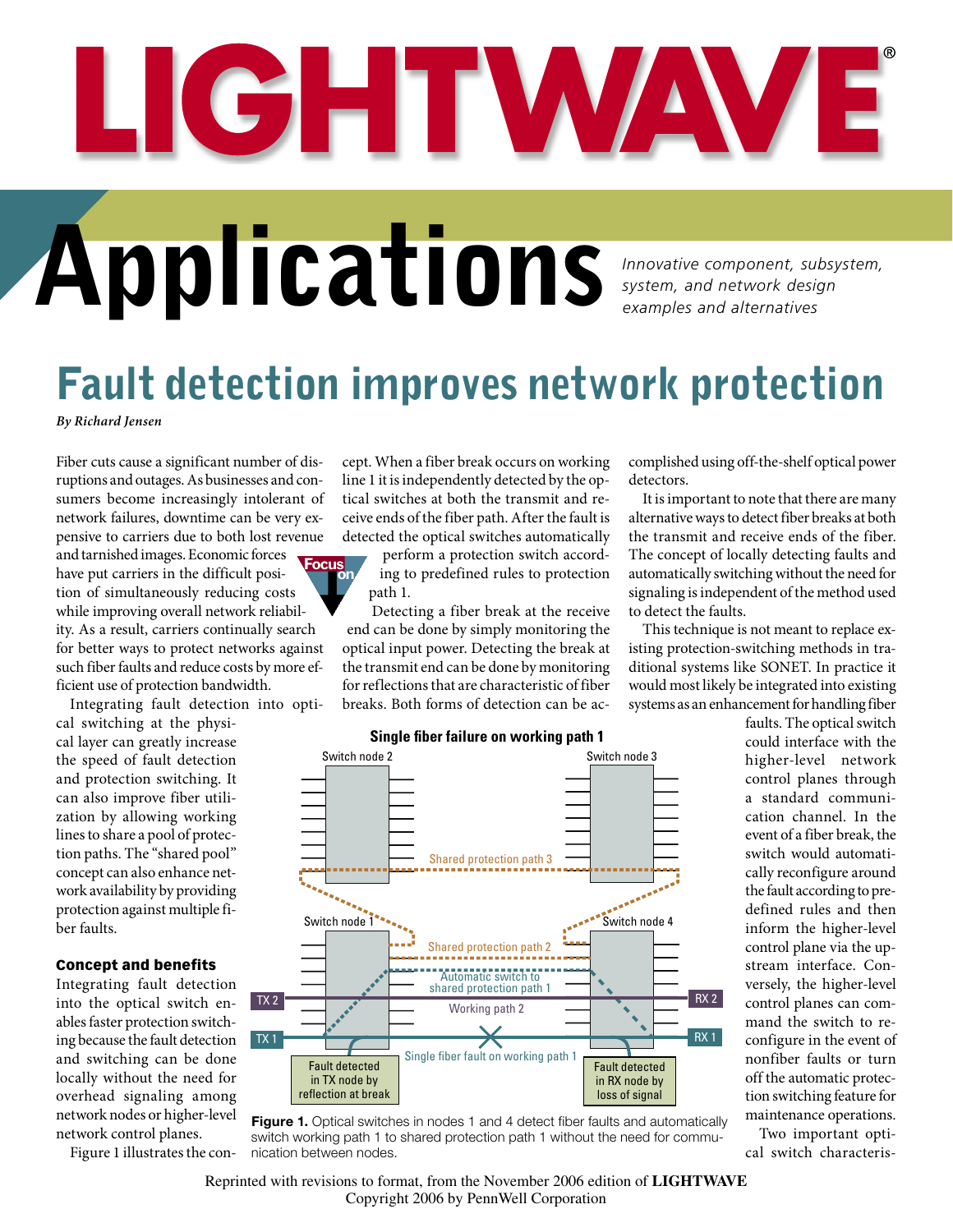### Applications

tics for this application are very low loss and fast switching times. The low loss minimizes the impact on the transmission line impairment budget; the fast switch time ensures the switching is completed before higher-level control plane layers intervene.

The optical switch must also be able to preprovision dark fiber protection paths. Some optical switch technologies need to have light on an input fiber before they can set up a connection, which greatly increases the amount of time required to complete a protection switch and can cause difficulties with bidirectional signals. Switching technologies, such as MEMS, that need light at the input to make a connection cause a cascade of extra switching delay along the line. This effect multiplies the protection switch time by the number of switch connections through which the signal passes. True dark fiber switches do not add any extra delay because the optical path is completely preprovisioned using dark fiber, and only the switching elements at the ends of the optical path need to switch.

The technique described here enables efficient use of protection fiber paths because the local switching control allows the working paths to share a pool of protection paths as shown

in Figure 2. The exact protection path for each working path does not need to be defined before a fiber fault occurs. Because the optical switches know which protection paths are in use at any time they simply select the next available protection path and then report the network reconfiguration to the higher network control layers. These

#### **Working paths share multiple protection paths**



Figure 2. Working paths 1 and 2 efficiently share protection paths 1, 2, and 3. The optical switches automatically select the next available protection path according to predetermined criteria when fiber faults are detected.



**Network survives multiple fiber failures on working and protection paths** 

Figure 3. Shared protection allows the network to continue operating even with multiple fiber faults. Connection between TX1 and RX1 is maintained even with a fault on working path 1 and protection path 2 by switching to protection path 2. A third fiber fault on working path 2 results in a switch to protection path 3.

higher layers can download updated protection switching criteria at any time.

Shared line protection strategies typically require some sort of communication among the network nodes or some intervention from higher-level network control systems to coordinate the optical switching, and it can be difficult to allow multiple lines to share protection paths. For example, SONET 1+1 and 1:1 are popular protection methods that require communication between two nodes. This variation on shared path protection allows the working traffic lines to efficiently share several protection paths without the need for communication among nodes or intervention from a higher-level network control layer.

The method of how to select the next available protection path can be determined by a variety of means. For example, one simple method would be to preprovision dark fiber protection paths and predetermine the order in which they will be assigned to mitigate faults. This scheme enables multiple working paths connected to the switch to efficiently share a common pool of protection fibers and paths.

Designing networks that are automatically protected against multiple worst-case fiber breaks can be difficult and expensive. As a result, many network protection schemes typically only provide automatic protection against single fiber faults. The reasoning behind this is that a repair crew will be dispatched immediately after a single fault and hopefully fix the problem before another fault occurs.

Major disasters, like earthquakes and hurricanes, can often cause multiple fiber breaks in a network. The "shared pool" concept can

ne. be extended to the difficult task of protecting a network against multiple fiber breaks by simply monitoring the protection paths in the same way as the working paths after they are provisioned. This allows the traffic-carrying protection paths to be protected by the remaining resources of the shared pool. If the network experiences a second fiber break on